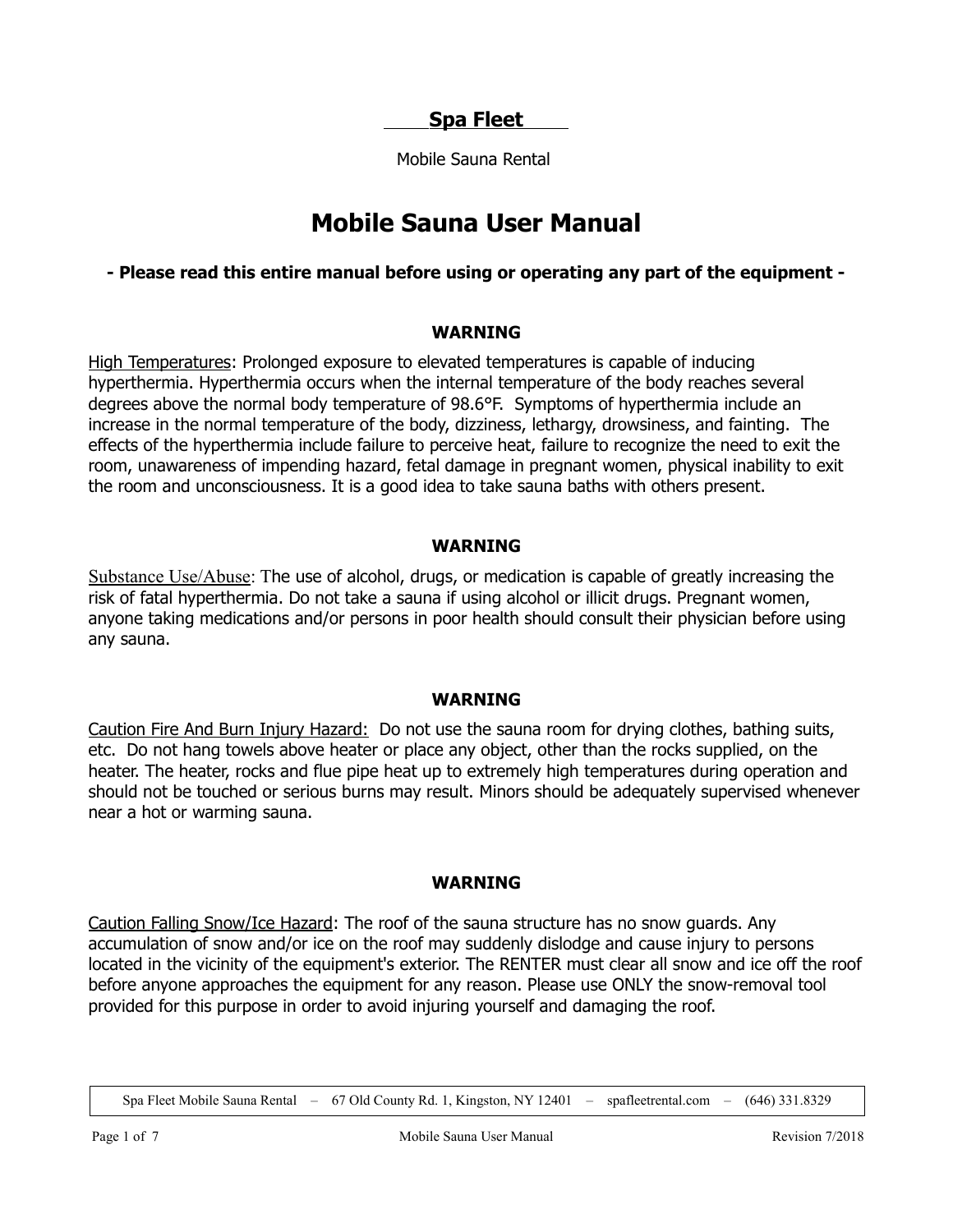### EQUIPMENT SET-UP AND RETRIEVAL.

Please provide good access to a clean open level space with solid ground in all weather conditions where the sauna is to be parked for the duration of the rental term. The trailer measures 8-feet in width, 20-feet in length, and 14 1/2-feet in height once installed (transport height is 13-feet.) RENTER is responsible for snow removal to within five feet of the equipment on all sides throughout the rental term and particularly by the time of scheduled retrieval at the end of the rental term. Spa Fleet will set up the sauna unit at your chosen location and make sure that all parts are in good working order. Please make sure to point out, note in writing and have signed off by our staff any defects, damage and/or blemishes before signing the delivery confirmation. You may be held liable for any damages noticed by our staff upon retrieval of the equipment from your possession at the end of the rental term.

## INTRODUCTION TO FEATURES.

Our staff will give you an overview of all features of the sauna unit and explain how they work, so you and your guests, customers and/or clients can enjoy the sauna experience to the fullest.

### HEATING THE SAUNA

Only wood can be used for heating the stove. Before heating, the stove grate MUST always be cleaned and the ash pan MUST be emptied.

Avoid heating the stove so that the passage in the rock well remains red heated for more than 10 minutes, as this would overextend the capacity of the firebox and shorten the lifetime of the stove.

Allow at least 30 minutes to pre-heat the sauna before use. Only after the stove and the entire interior of the sauna room are at operating temperature will you be able to enjoy even heat.

The sauna is heated by a commercially produced sauna stove, which has been appropriately sized for the sauna room. Our staff will instruct you on how to set up the tinder and firewood in the stove's firebox for your first sauna burn. Please pay close attention, so you may replicate the fire-starting process for subsequent sauna sessions. We have devised a stacking system for the tinder and the wood that makes it easy for anyone without prior wood stove operation experience to start a fire.

By design, there is no damper in the stove pipe to allow for a full draft. This ensures that no combustion gases nor smoke will accumulate in the sauna room. For the first five minutes after lighting a fire in the stove, please keep the ash pan (located beneath the stove's glass door) pulled out about two inches. This will ensure that the bigger logs in the firebox will

Spa Fleet Mobile Sauna Rental – 67 Old County Rd. 1, Kingston, NY 12401 – spafleetrental.com – (646) 331.8329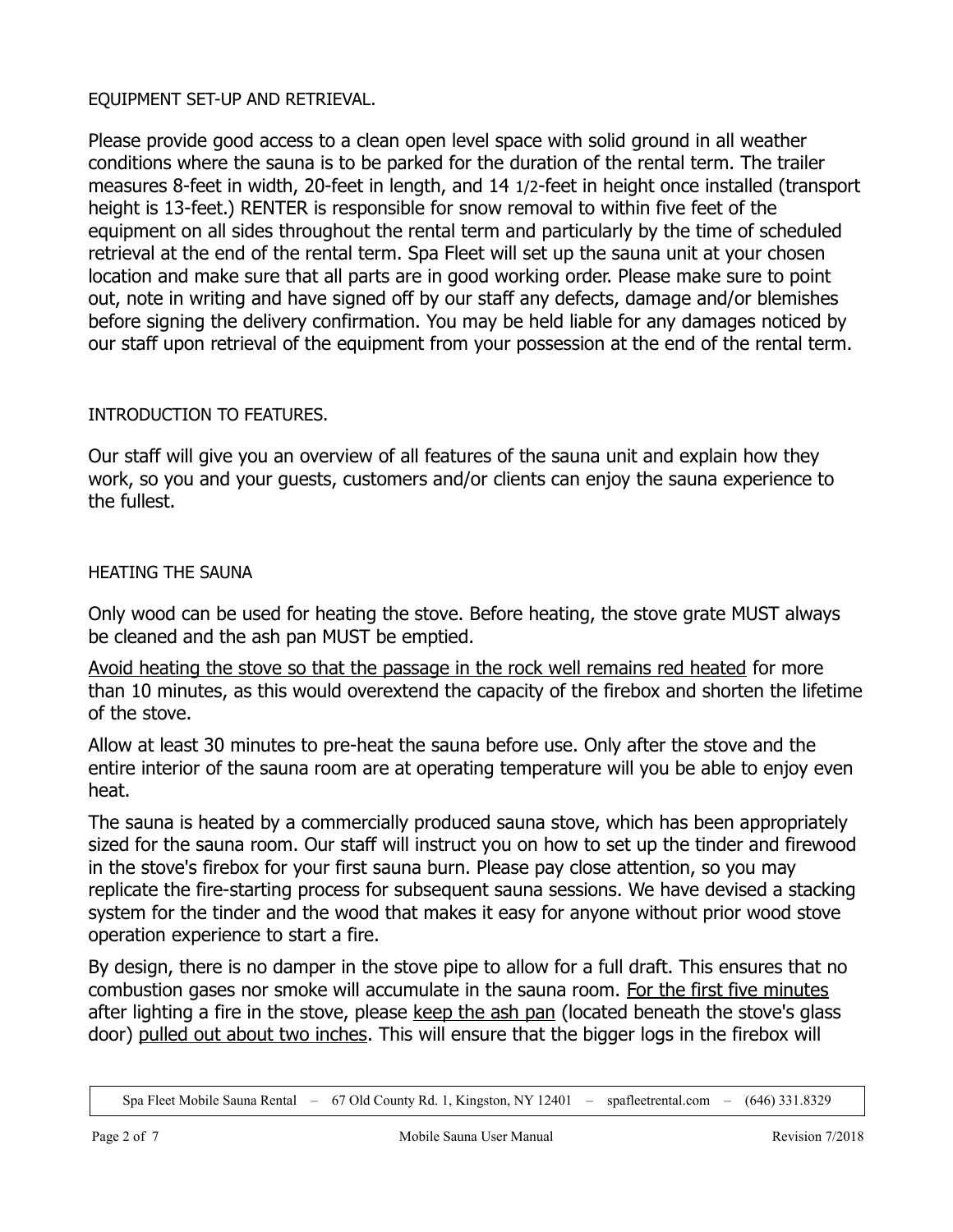catch on fire quickly and evenly. Don't forget to push in the ash pan all the way after this short start-up phase.

An ample supply of firewood and tinder for starting a fire for subsequent sauna sessions can be found under the lower sauna bench. The bench top lifts up for easy access. It is best to take out all the wood that you will need for your sauna session and stack it in the receptacle under the short bench when starting up the stove. If you need more wood when the sauna is hot the PLEASE heed the warning signs inside the wood storage compartment. Exposed screw heads and bench hinges may be very hot and could cause burn injury.

You may provide your own fire wood. Please make sure NOT to burn any fresh cut wood (firewood must be split and dried for at least one year). Also, do NOT burn any soft woods (i.e. conifers, such as pine, fir, spruce, and other cone-bearing trees and shrubs) as the combustion of these is less clean and hot than that of hard woods and cause increased creosote build-up in the flue pipe. Commercially available fire wood in bundles or by the cord is always a safe bet.

## ADJUSTING THE TEMPERATURE

You can adjust the temperature inside the sauna room by adding wood (small pieces will burn hotter than large pieces) and by opening or closing the vent above the sauna door. By design, there is a gap between the bottom of the sauna door and the threshold to supply fresh air to the bathers and to the stove for proper combustion. If you feel that you have heated the sauna up too much or just want a quick burst of fresh air you may go to the outside left side of the sauna structure and open the hatch to the firewood storage compartment under the lower sauna bench. Please do not keep this hatch open for more than a couple of minutes.

# MAINTENANCE AFTER EACH SAUNA SESSION

Let the fire in the stove die down  $-$  DO NOT extinguish the embers with water or by any other means! As long as the ash pan and glass door are closed you may leave the stove unattended while the embers die down. Wait several hours before you clean the stove grate and empty out the ash pan located beneath the stove's glass door. This ensures that all ashes and remaining coals (if any) have cooled down to ambient temperature and don't pose a risk of starting a fire or burning you while you clean out the ashes. Cleaning the stove grate and emptying the ash pan has to be done after every sauna session before another fire is started for a subsequent session. Failure to clean out the ashes from the stove between sauna sessions constitutes a breach of the Rental Agreement.

TIP: Open the stove's glass door and brush the ashes through the grate into the ash pan beneath the grate, before removing the ash pan to empty it.

Spa Fleet Mobile Sauna Rental – 67 Old County Rd. 1, Kingston, NY 12401 – spafleetrental.com – (646) 331.8329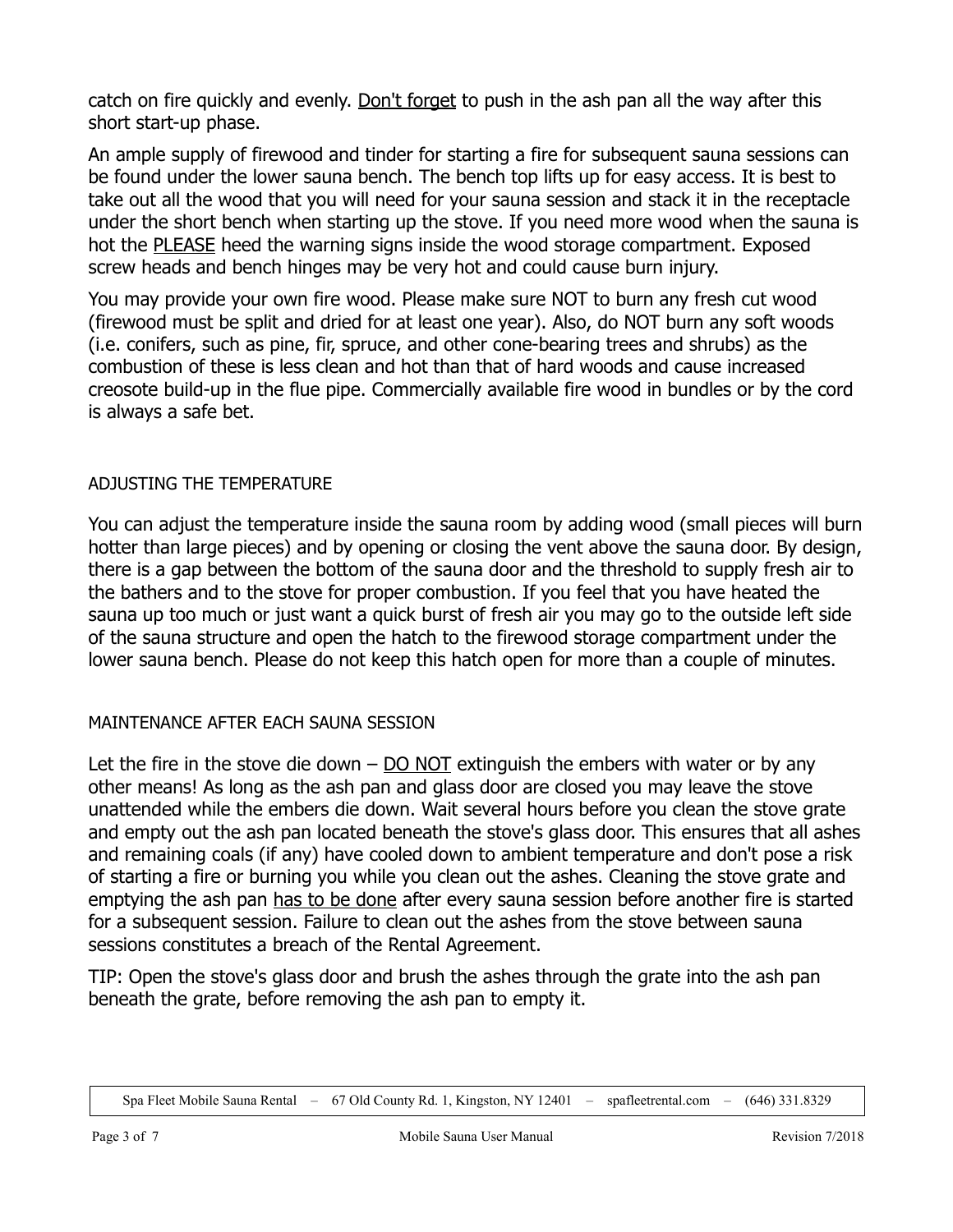## WHAT NOT TO BRING

Food, drink (other than drinking water for personal consumption), creams, lotions or other substances, which may affect the appearance, hygiene and/or fragrance of the facility. Some people are very sensitive to smell and Spa Fleet wants to guarantee the full enjoyment of the sauna to the patrons in your party, as well as to all future patrons.

Creams, body lotions, etc. not only run with your sweat and make an oily mess, but they will clog up your pores and keep your skin from breathing and sweating.

A full belly. It is advised not to eat at least one to two hours prior to your sauna session.

## ELECTRONIC EQUIPMENT

The sauna unit comes with a "shore power" connection. This is a male 110Volt inlet mounted on the right side exterior of the sauna structure. If the sauna location is within reach of a 110v outlet by way of an extension cord, please connect the sauna to a power source. This will assure that the 12V battery system will remain charged and in good operating condition throughout the rental term. All lights and the radio are run by the 12Volt battery, which should provide 12-15 hours of operation with all 12V lights running and the radio playing at low volume.

There also is a 110V light inside the sauna room above the door. This light will ONLY work when the sauna is connected to a 110V circuit. The dimmer switch is in the changing room, on the wall to the right of the sauna room door.

To activate any of the 12V components you must first switch on the 12V circuit by way of the battery master switch, located inside the changing room next to the top of the entrance door. The switch for the exterior light above the entrance and the dimmer switch for the changing room lights are located beneath the battery master switch. The under-trailer lights, as well as the changing color light fixture inside the sauna room, are operated by remote control. The radio has a Bluetooth connection (device name: "BT MP3") and an Auxiliary-In port through which you may connect a mobile audio player or phone.

## FIRE EXTINGUISHER

Please familiarize yourself with the instructions for use of the fire extinguisher, which is located in the changing room.

SAUNA PROCEDURE – AN INTRODUCTION TO SAUNA BATHING

**Time.** Reserve enough time. It is common for sauna bathers to spend two hours or more on a session comprised of several rounds inside the sauna.

Spa Fleet Mobile Sauna Rental – 67 Old County Rd. 1, Kingston, NY 12401 – spafleetrental.com – (646) 331.8329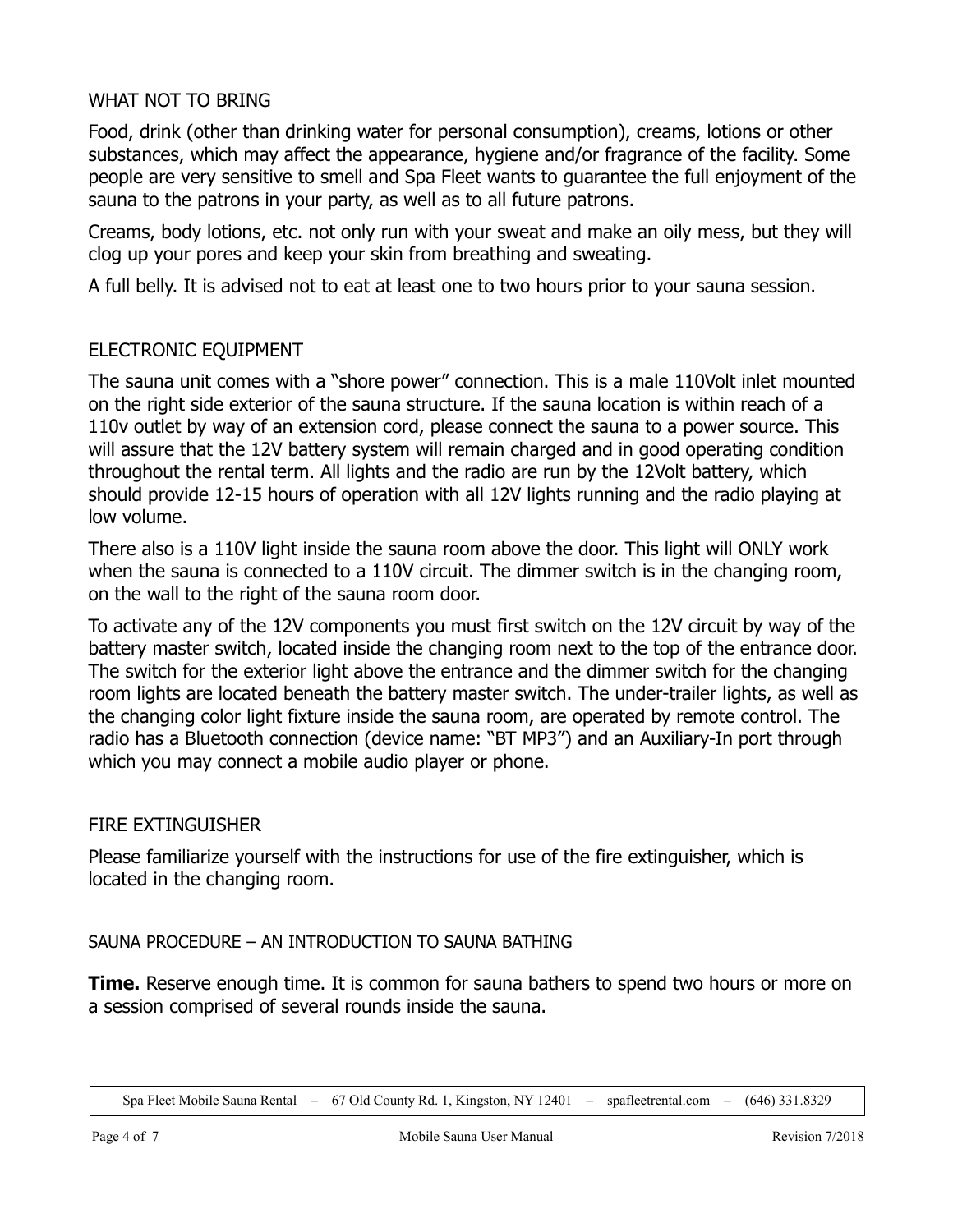**Minors.** All patrons under the age of 18 are to be supervised by a parent or guardian.

**Hygiene.** Please take a shower with soap before going out to the sauna structure. Body odors or personal fragrances of any sort do not belong in a sauna. In temperatures above 35°F, Spa Fleet provides an outdoor shower head, which can be attached to the exterior of the structure. You may, at your own discretion connect a garden hose to it. This makes for a fine cold rinse after each sauna round, but you may not find it suitable for cleaning yourself with soap, shampoo, etc.

Please DO NOT bring any water other than for personal consumption and for steam making/whisk soaking (see sections **Steam** and **Whisks**) into the changing and sauna rooms. The sauna does not have a drain and standing/pooling water inside the sauna structure must be avoided at all times (see Rental Agreement.)

**Drink water.** It is recommended that you drink several glasses of water before and after each sauna round to stay properly hydrated.

**Clothing.** In Finland, as well as in many other countries, sauna is traditionally done in the nude. Finnish sauna has nothing to do with sex, and suggesting it will not score points with Finns or Finnish style sauna enthusiasts anywhere in the world. It is a place for physical and mental cleansing. Unfortunately, the Puritans have shaped the moral code in this country lastingly and made many of us perceive the human body as something shameful and worthy of hiding.

However, in order for all guests to enjoy the sauna bath to the fullest you may to want discuss your preferred clothing policy with your guests/host before the sauna bath. One way of addressing the situation that works for most people is to simply let everyone decide for themselves, and not for others, whether they want to cover up with a bathing suit/towel/bathrobe or not. In any case, it is not advisable to wear synthetic materials, fabrics that are not colorfast, nor anything containing metal (e.g., bra support wiring, clasps etc.)

**Undress** (to whatever degree you decided.) Leave your clothes in the dressing room. Remember to take off your eye glasses, jewelry, watch, etc. as these items may get damaged by the heat or become very uncomfortably hot against your skin. Bring a clean set of clothes to wear after the sauna. Take a towel to sit on(!) with you into the sauna. This towel should be big enough to cover all areas where your body would touch the bench (i.e., if you want to lie down then your towel/-s should be as large as your body.) Bring another towel or bathrobe for use during you resting periods.

Spa Fleet may provide towels for rent. Please pay in cash for towel use and leave used towels in the marked receptacle.

Spa Fleet Mobile Sauna Rental – 67 Old County Rd. 1, Kingston, NY 12401 – spafleetrental.com – (646) 331.8329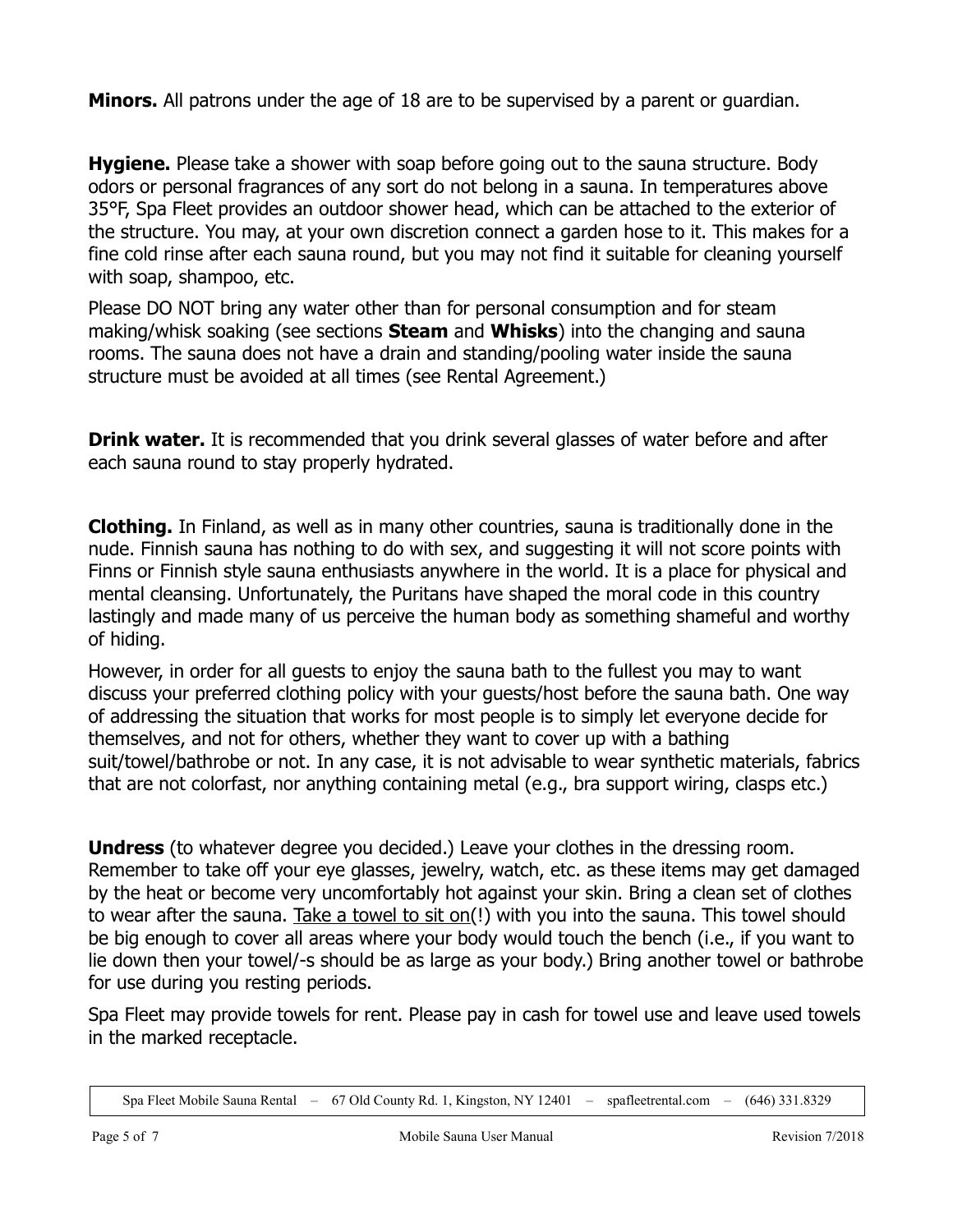**Enter first round.** Enter the hot sauna room for the first round. Some sources recommend that you remain in an upright sitting position for the first round. There is a thermometer located on the wall inside the sauna room. The recommended temperature is 170-190°F, at most 194°. The North American Sauna Society states:

In order to guarantee the relaxing effects of a sauna, the temperature must be at least 150ºF (65.5ºC), measured where sauna bathers sit. Saunas below this temperature do not offer a beneficial, traditional sauna experience.

If you are new to taking sauna baths it is a good idea to ease into the experience at the lower-to-mid range of the recommended temperature spectrum or by sitting on one of the lower benches where the temperature is lower compared to the upper bench. See

**Exit from first round.** Leave the hot room when you feel sufficiently hot. Many people enjoy a sauna round for approximately 15 minutes at the higher end of the temperature range. It is not recommended to stay for more than 30 minutes at a time. Definitely leave the sauna immediately if you feel dizzy, drowsy, short of breath or uncomfortable in any way. If a sauna mate suggests that you don't seem healthful, please take their advice and leave the sauna room immediately.

**Cool down period.** Cool off by taking a shower, go for a dip in open water or just by sitting outside or inside at room temperature. We highly recommend a cold plunge or cold shower after every sauna round for a full therapeutic effect! Drink plenty of fluids, ideally water. Avoid alcohol. Rest for at least as long a time as you just spent in the hot room before you enter the sauna again.

**Subsequent sauna rounds.** The sauna should already be more humid than during the first round and may not require making as much steam as in the first round. After warming up you can use the whisk if you please. It feels best with adequate humidity and temperature. Cool off again. Repeat the hot-cold cycle as many times as you feel comfortable with. For many people around three rounds feels right, though the "right" number varies between individuals. Feel it out for yourself.

**Steam vs Dry Sauna.** Spa Fleet's sauna facility is a dry sauna, not a steam room and also not a washing room. Moisture causes rapid deterioration of the equipment. Due to the restrictions inherent in the facility being a *mobile* sauna, there is no floor drain and the presence of excessive moisture, spills and puddles, and/or the practice of bathers dousing themselves or each other with water are all strictly prohibited and would constitute a breach of the Rental Agreement. Please mop up any spills, immediately (the floor grates lift up

Spa Fleet Mobile Sauna Rental – 67 Old County Rd. 1, Kingston, NY 12401 – spafleetrental.com – (646) 331.8329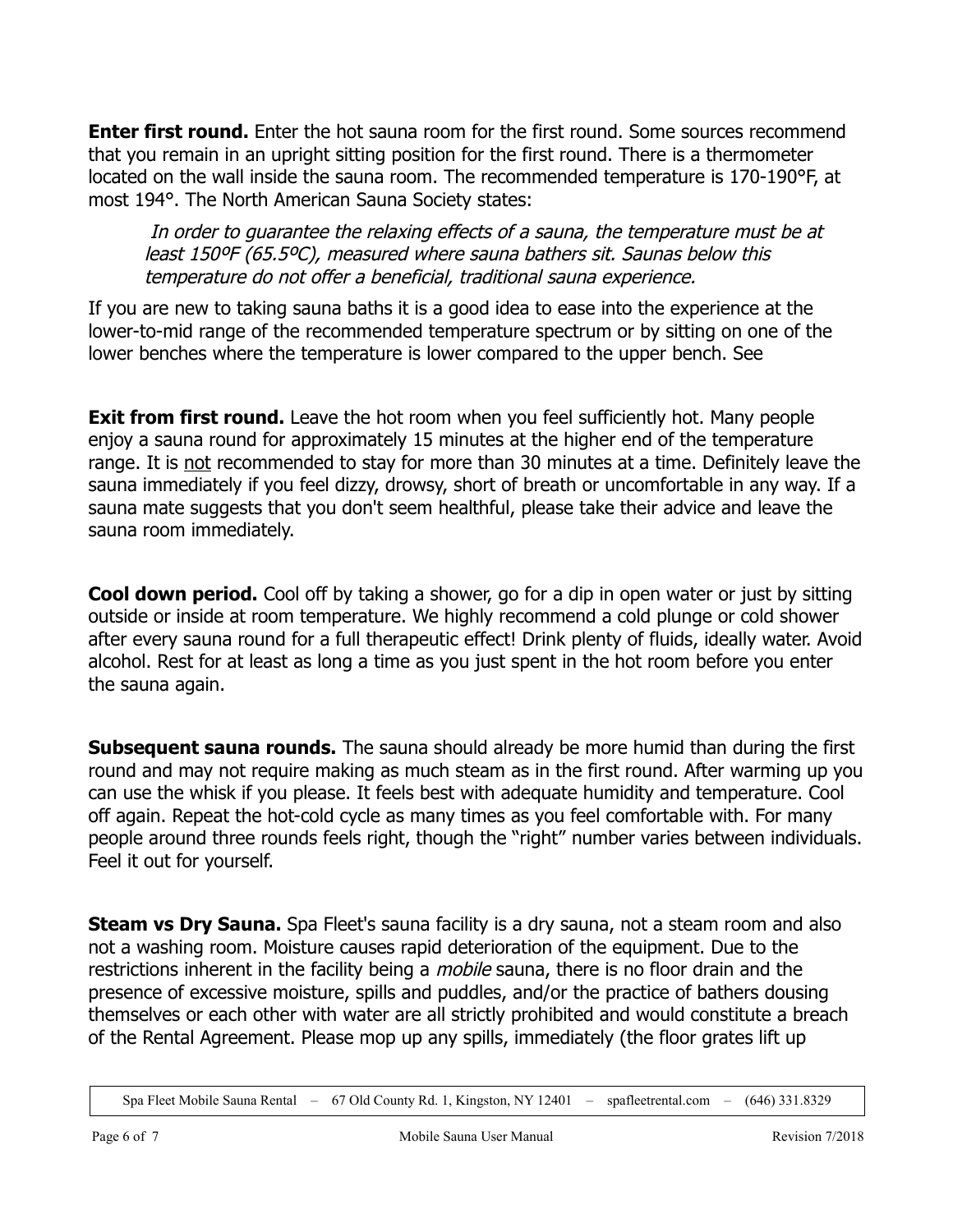easily.)

Some people enjoy a strictly dry sauna (often at higher temperatures.) Others prefer some humidity to be present (often in combination with temperatures at the lower end of the spectrum.) The amount of steam/humidity that feels comfortable varies from person to person.

If you like steam, there is a 1-gallon bucket in the sauna room, which you may fill with clean tap water ONLY (no salt, lake or stream water, etc., please) and bring into the sauna room. No other liquids of any kind are allowed in the sauna. To increase the humidity in the sauna room use the ladle provided to SLOWLY pour one or two ladle-fulls of water at a time onto the heated rocks in the top of the stove, in a circular motion. All water should turn into steam immediately upon contact with the rocks. If water drips onto the stove base then you are pouring to fast. You may add a few drops of essential oils to the steam-making water. Do not pour undiluted oil directly onto the rocks.

Whisks. Using whisks (commonly made from young birch, oak, or eucalyptus branches) is not recommended during the first sauna round since the skin has not yet softened adequately. Pressing the whisks onto your skin or gently whipping one another with them softens and cleans the skin considerably and promotes blood circulation. Depending on their age and condition, it may be beneficial to soak the whisks for 15 minutes or more in cold water and then, right before use, for another 5 minutes in hot water (please bring a separate bucket or pot for this purpose.) Spa Fleet may be offering whisks for sale for your convenience.

**Colored Light.** Chromotherapy is the science of using colors to adjust body vibrations to frequencies that result in health and harmony. Each color possesses frequencies of a specific vibration. Color therapy works on various energy points to help balance your body via the full spectrum of visible light, each color addressing a distinct need. Or perhaps, you simply like to pick a color that suits your mood. The remote control allows you to set the light to one color or transition through all colors in various modes. DO NOT take the remote controller into the sauna room– it is not made to withstand high temperatures or steam.

**Finish up.** After your final sauna round wash yourself and cool off. You can return to the hot room for a while, now at a lower temperature as the fire is going down. Or you may choose to keep the sauna door to the changing room open while you get dressed. Before putting on clean clothes allow enough time for cooling off, otherwise you may still continue to sweat. Leave the sauna and the dressing room in as tidy a condition as you found it, so you and/or others may enjoy the facility again at a later time. Have a refreshing drink, fruit or a salty snack according to your personal taste to replace liquids and minerals you just shed from your body.

Spa Fleet Mobile Sauna Rental – 67 Old County Rd. 1, Kingston, NY 12401 – spafleetrental.com – (646) 331.8329